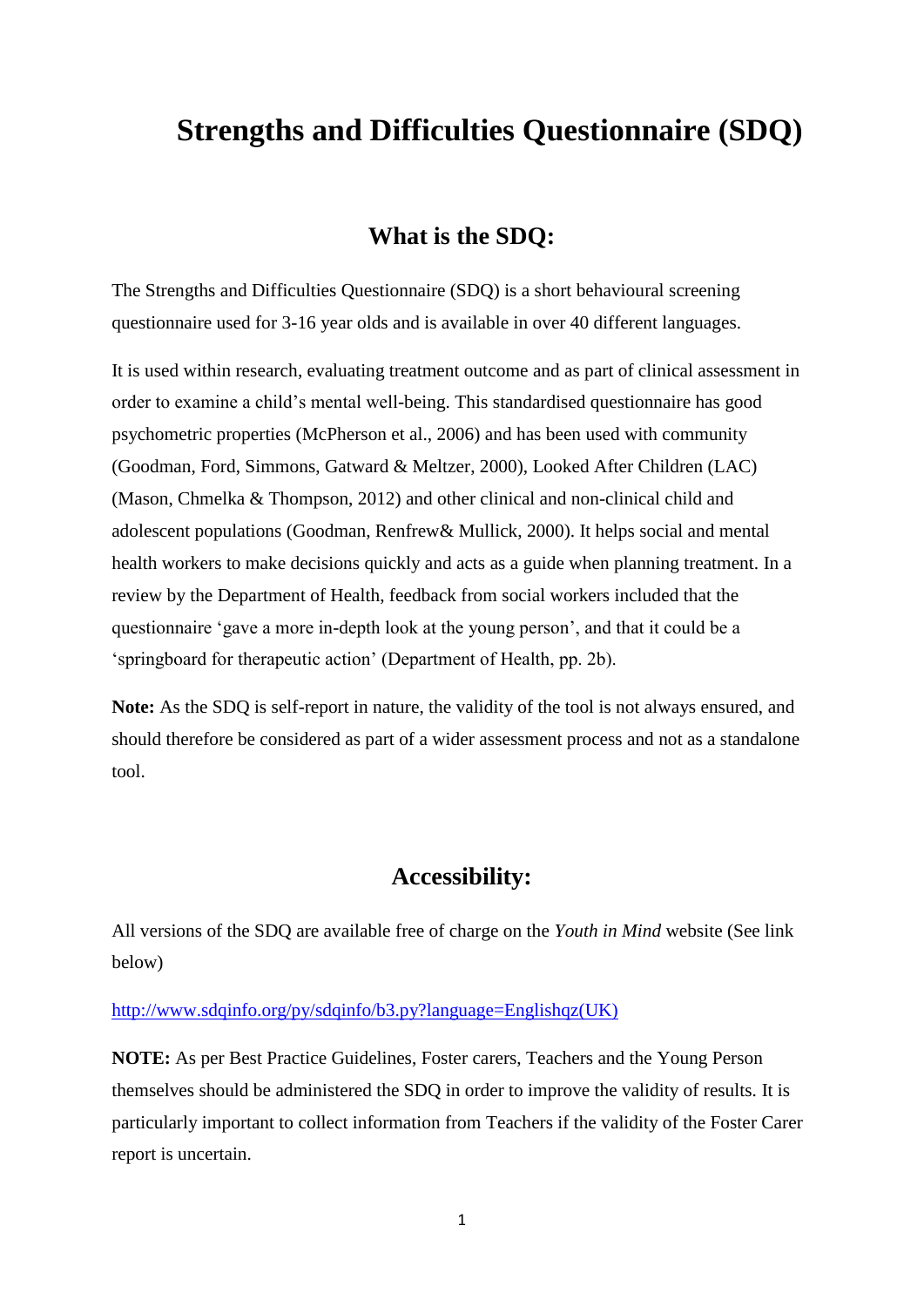### **How to use:**

When used within social work, the **Double Sided Version** of the SDQ is completed. This includes a Psychological Attributes Component and an Impact Supplement.

#### **Psychological Attributes Component**

The SDQ examines 25 attributes, divided between 5 scales:

- 1. Emotional problems
- 2. Conduct problems
- 3. Hyperactivity and inattention
- 4. Peer relationship problems
- 5. Prosocial behaviours (Excluded from Total Difficulties score)

The administration of the Psychological Attributes Component varies according to the age or demographics of children or Young People being tested. The self-report version of the SDQ is suitable for young people aged between 11-16 however this varies depending on the young person's level of understanding and literacy.

#### **Impact supplement**

The impact supplement examines the nature of a young person's problems, completed by parents and teachers. Information collected includes burden to others, social impairment, chronicity and distress related to a reported problem.

# **Scoring:**

Once completed, the SDQ can be scored using the Fast SDQ Scoring Site on the *Youth in Mind* website (See link blow).

#### <http://www.sdqscore.org/Amber>

Input the results from the questionnaire into the online system and a set of final scores will be generated, along with a categorisation for that score (close to average, slightly raised, high or very high).

Further information about scoring the SDQ manually is available on the *Youth in Mind* website (See link blow).

<http://www.sdqinfo.org/py/sdqinfo/c0.py>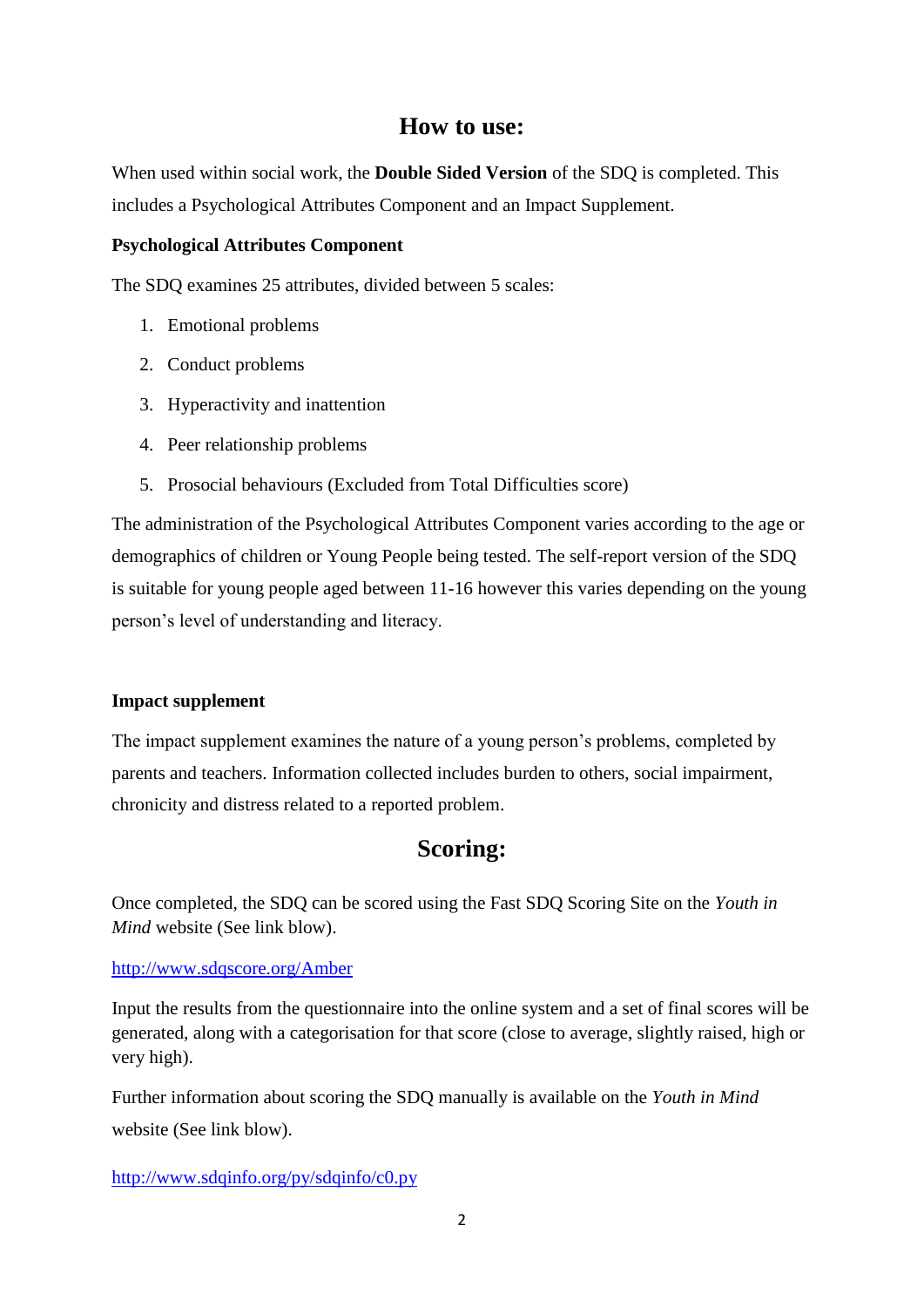### **Interpretation of results:**

A **total difficulties score** is calculated using the SDQ, which ranges from 0-40. Each 1 point increase in the total difficulties score corresponds with an *increase in the risk* of developing a mental health disorder. Categories have been proposed by *Youth in Mind* authors in order to assess whether a child's score is close to average, slightly above average, high or very high.

The cut-off scores for the SDQ are outlined in Table 1.

|                                 | <b>Close to</b><br>average | <b>Slightly Raised</b> | High           | <b>Very High</b> |
|---------------------------------|----------------------------|------------------------|----------------|------------------|
| <b>Parent completed SDQ</b>     |                            |                        |                |                  |
| <b>Total difficulties score</b> | $0-13$                     | $14 - 16$              | $17-19$        | $20 - 40$        |
| Emotional problems score        | $0 - 3$                    | 4                      | $5-6$          | $7-10$           |
| Conduct problems score          | $0 - 2$                    | 3                      | $4 - 5$        | $6 - 10$         |
| Hyperactivity score             | $0 - 5$                    | $6 - 7$                | 8              | $9 - 10$         |
| Peer problems score             | $0 - 2$                    | 3                      | 4              | $5-10$           |
| Prosocial score                 | $8 - 10$                   | 7                      | 6              | $0 - 5$          |
| Impact score                    | $\boldsymbol{0}$           |                        | $\overline{c}$ | $3-10$           |
| <b>Teacher completed SDQ</b>    |                            |                        |                |                  |
|                                 |                            |                        |                |                  |
| <b>Total difficulties score</b> | $0-11$                     | $12 - 15$              | $16 - 18$      | 19-40            |
| Emotional problems score        | $0 - 3$                    | 4                      | 5              | $6-10$           |
| Conduct problems score          | $0 - 2$                    | 3                      | 4              | $5-10$           |
| Hyperactivity score             | $0 - 5$                    | $6 - 7$                | 8              | $9-10$           |
| Peer problems score             | $0 - 2$                    | $3-4$                  | 5              | $6 - 10$         |
| Prosocial score                 | $8 - 10$                   | 5                      | 4              | $0 - 3$          |
| Impact score                    | $\theta$                   |                        | 2              | $3-6$            |
| Self-completed SDQ              |                            |                        |                |                  |
|                                 |                            |                        |                |                  |
| <b>Total difficulties score</b> | $0 - 14$                   | $15 - 17$              | 18-19          | 20-40            |
| Emotional problems score        | $0 - 4$                    | 5                      | 6              | $7 - 10$         |
| Conduct problems score          | $0 - 3$                    | 4                      | 5              | $6 - 10$         |
| Hyperactivity score             | $0 - 5$                    | 6                      | 7              | $8 - 10$         |
| Peer problems score             | $0 - 2$                    | 3                      | 4              | $5-10$           |
| Prosocial score                 | $7-10$                     | 6                      | 5              | $0 - 4$          |
| Impact score                    | $\boldsymbol{0}$           |                        | $\overline{2}$ | $3-10$           |

#### **Table 1: Categorising SDQ Scores for 4-17 year olds (Not validated for 18+)**

Note that these scores only provide a rough and ready way of screening for disorders. Combining information from SDQ symptom and impact scores from multiple informants is better, but still far from perfect.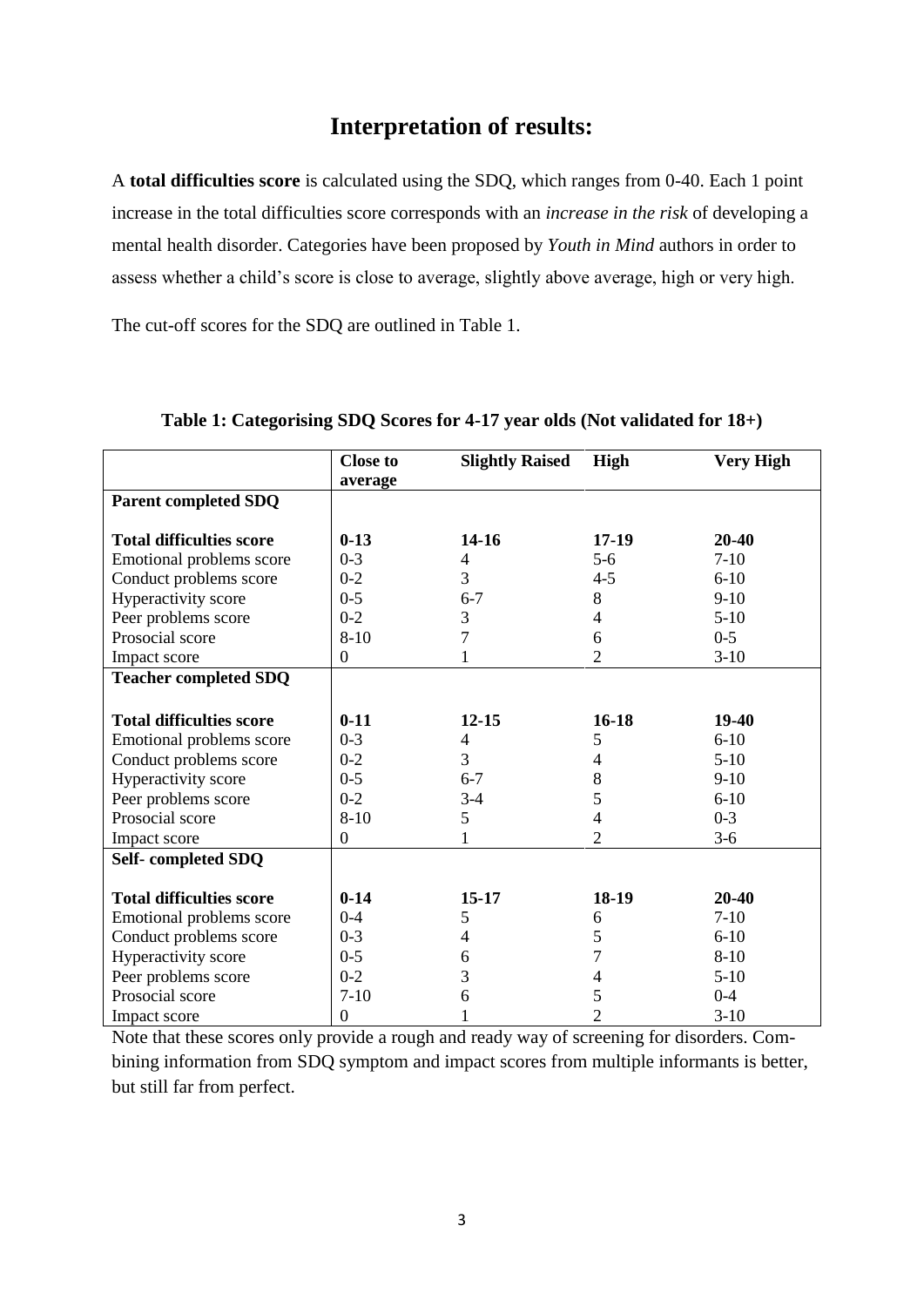# **What to do next:**

SDQ scores are useful when making decisions about what to do next with a young person or child within the care system.

#### **Total Difficulties Score**

into the team.

The following chart provides an outline about what to do next depending on a child or Young Person's Total Difficulties score.



### **Decision Matrix - What to do next**

*Figure 1.* **Decision Matrix (Total Difficulties Score) - What to do next**

# **Total Difficulties Score: Very High**

**Raised** 

Teacher: 19-40 Self-report: 20-40

**Options for support: Consider a referral to CAMHS**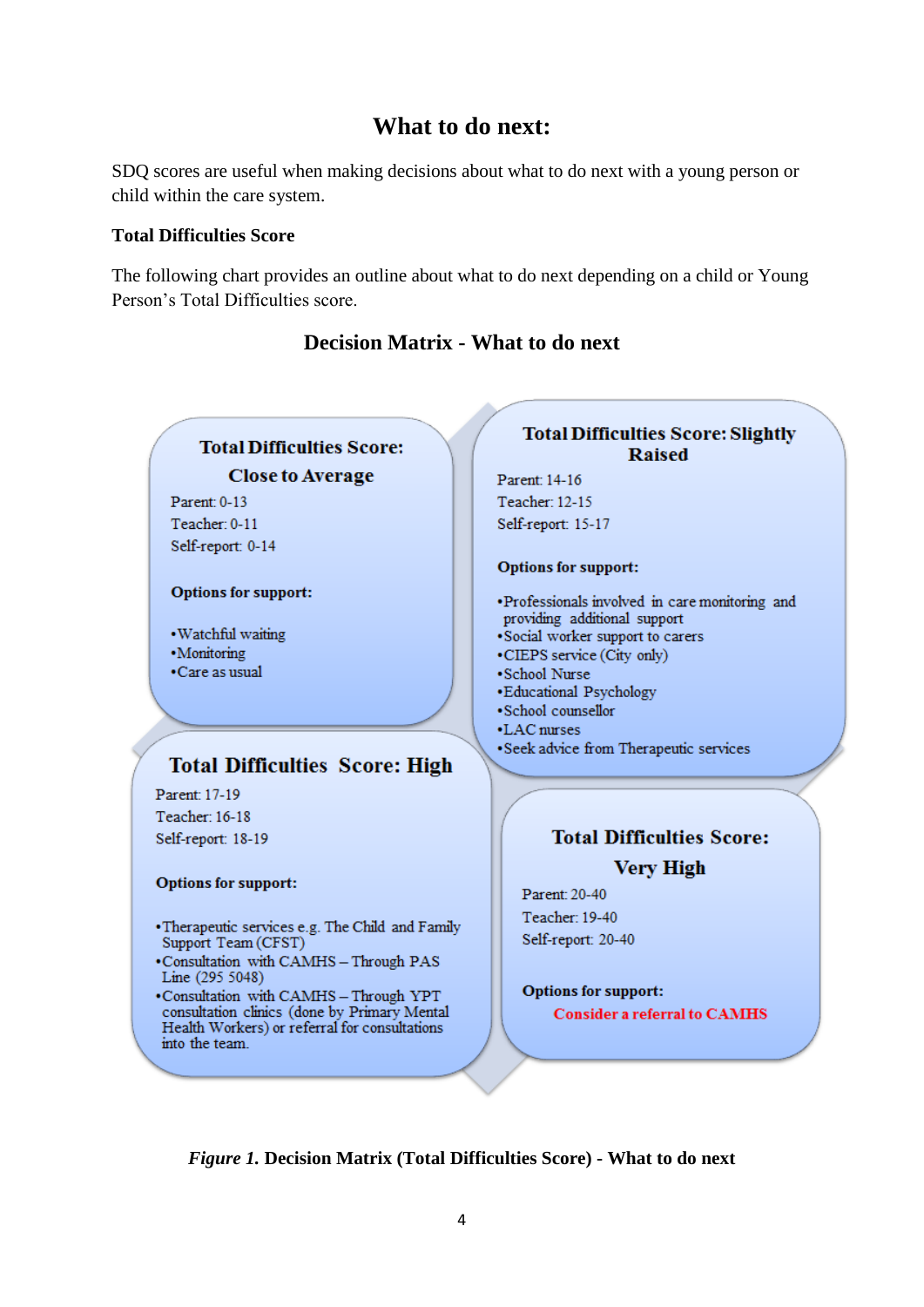### **Sub scores**

It is also important to consider a child or Young Person's sub-scores on the SDQ in order to examine if there is a particular area of difficulty for them. Social workers may then focus on ways to help the young person with these difficulties.

### **E.G.**

 If the **Hyperactivity** score is elevated and there are concerns regarding ADHD then a referral to CAMHS should be considered.

For children less than 9 years of age also consider a referral to the Community Paediatric team.

- If the **Peer Problems** score is elevated then a consultation with school, involvement of a Youth Worker, involvement of a local Youth Group or work to improve social skills should be considered.
- If there are concerns regarding ASD in conjunction with an elevated Peer Problems score then a referral to CAMHS should be considered.

For children less than 9 years of age also consider a referral to the Community Paediatric team.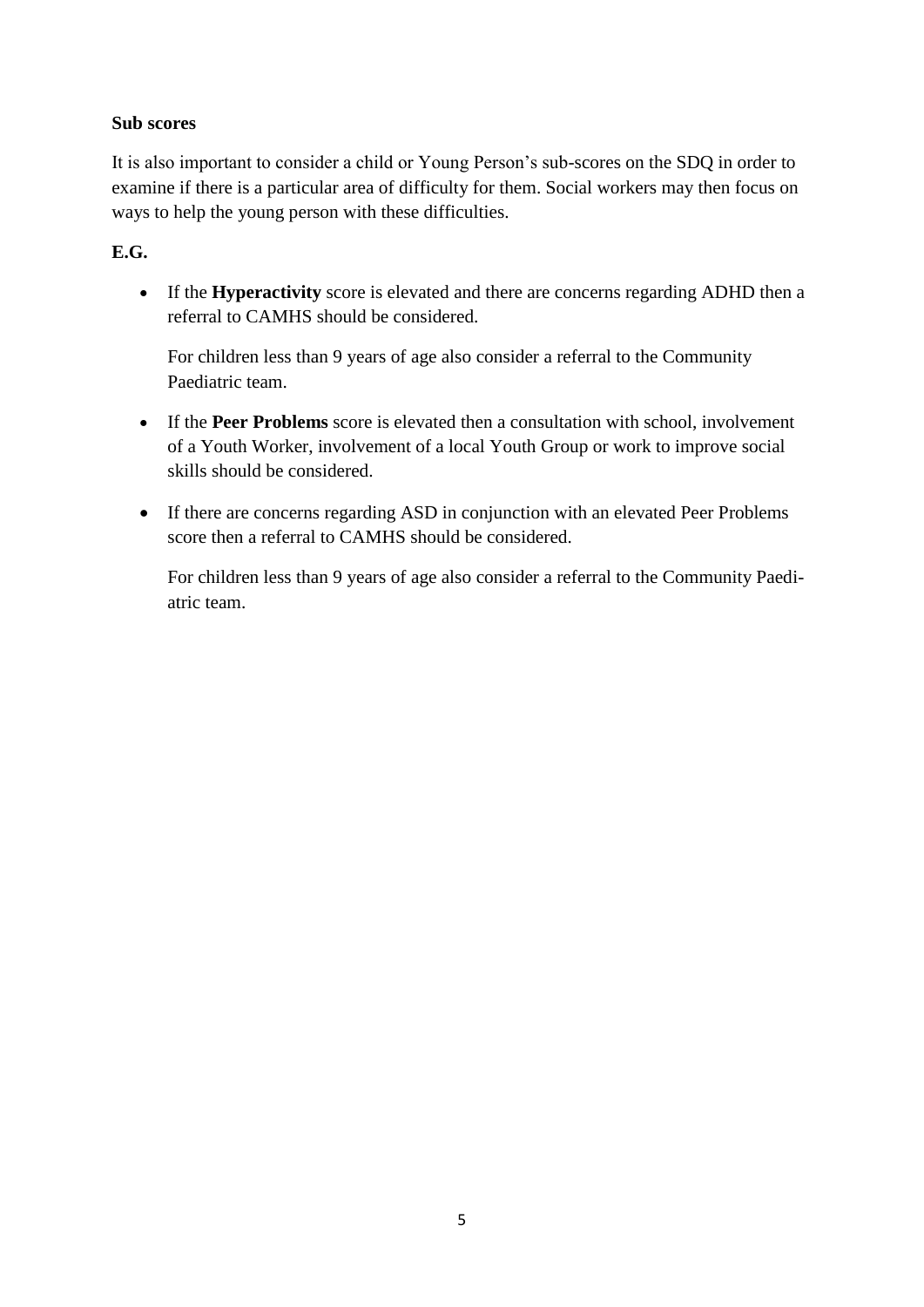#### **References**

- Department of Health (NA). Strengths and Difficulties: Guidance on Using Questionnaires. Retrieved on the 25<sup>th</sup> August 2016, from [https://www.cafcass.gov.uk/media/215237/child\\_aged\\_11-16.pdf](https://www.cafcass.gov.uk/media/215237/child_aged_11-16.pdf)
- Goodman, R., Ford, T., Simmons, H., Gatward, R., & Meltzer, H. (2000). Using the Strengths and Difficulties Questionnaire (SDQ) to screen for child psychiatric disorders in a community sample. *The British Journal of Psychiatry*, *177*(6), 534-539.
- Goodman, R., Renfrew, D., & Mullick, M. (2000). Predicting type of psychiatric disorder from Strengths and Difficulties Questionnaire (SDQ) scores in child mental health clinics in London and Dhaka. European child & adolescent psychiatry, 9(2), 129-134.
- Kelly, C., Allan, S., Roscoe, P., & Herrick, E. (2003). The mental health needs of looked after children: an integrated multi-agency model of care. *Clinical Child Psychology and Psychiatry*, *8*(3), 323-335.
- Mason, W. A., Chmelka, M. B., & Thompson, R. W. (2012, October). Responsiveness of the strengths and difficulties questionnaire (SDQ) in a sample of high-risk youth in residential treatment. In *Child & Youth Care Forum* (Vol. 41, No. 5, pp. 479-492). Springer US.
- McPherson, K., Kersten, P., George, S., Lattimer, V., Breton, A., Ellis, B., ... & Frampton, G. (2006). A systematic review of evidence about extended roles for allied health professionals. *Journal of health services research & policy*, *11*(4), 240-247.
- YouthinMind (2012). What is the SDO? Retrieved on the  $20<sup>th</sup>$  May 2016, from <http://sdqinfo.org/a0.html>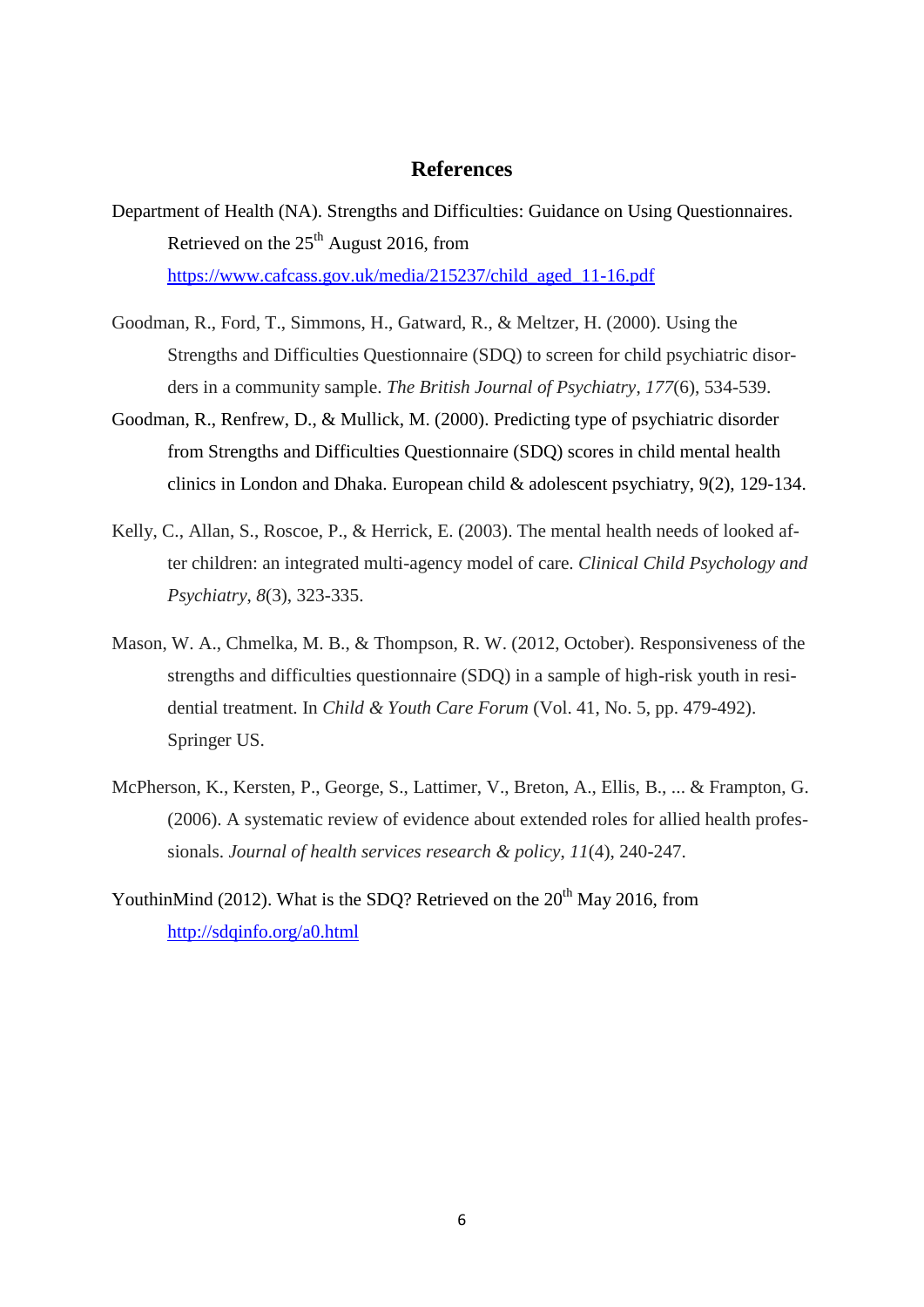| <b>Total Difficulties Score</b> | <b>Score Category</b>  | <b>Options for support</b>                                               |  |
|---------------------------------|------------------------|--------------------------------------------------------------------------|--|
| Parent: 0-13                    | Close to Average       | Watchful waiting                                                         |  |
| Teacher: 0-11                   |                        | Monitoring                                                               |  |
| Self-report: 0-14               |                        | Care as usual                                                            |  |
| Parent: 14-16                   | <b>Slightly Raised</b> | Professionals involved in care<br>$\bullet$                              |  |
| Teacher: 12-15                  |                        | monitoring and providing additional<br>support                           |  |
| Self-report: 15-17              |                        | Social worker support to carers                                          |  |
|                                 |                        | CIEPS service (City only)                                                |  |
|                                 |                        | <b>School Nurse</b>                                                      |  |
|                                 |                        | <b>Educational Psychology</b>                                            |  |
|                                 |                        | School counsellor                                                        |  |
|                                 |                        | LAC nurses                                                               |  |
|                                 |                        | Seek advice from Therapeutic<br>services                                 |  |
| Parent: 17-19                   | High                   | Therapeutic services e.g. The Child                                      |  |
| Teacher: 16-18                  |                        | and Family Support Team (CFST)                                           |  |
| Self-report: 18-19              |                        | Consultation with CAMHS -<br>Through PAS Line (295 5048)                 |  |
|                                 |                        | Consultation with CAMHS -                                                |  |
|                                 |                        | Through YPT consultation clinics                                         |  |
|                                 |                        | (done by Primary Mental Health<br>Workers) or referral for consultations |  |
|                                 |                        | into the team.                                                           |  |
| Parent: 20-40                   | Very High              | Consider a referral to CAMHS                                             |  |
| Teacher: 19-40                  |                        |                                                                          |  |
| Self-report: 20-40              |                        |                                                                          |  |

**Table 2: Decision Matrix (Total Difficulties Score) - What to do next**